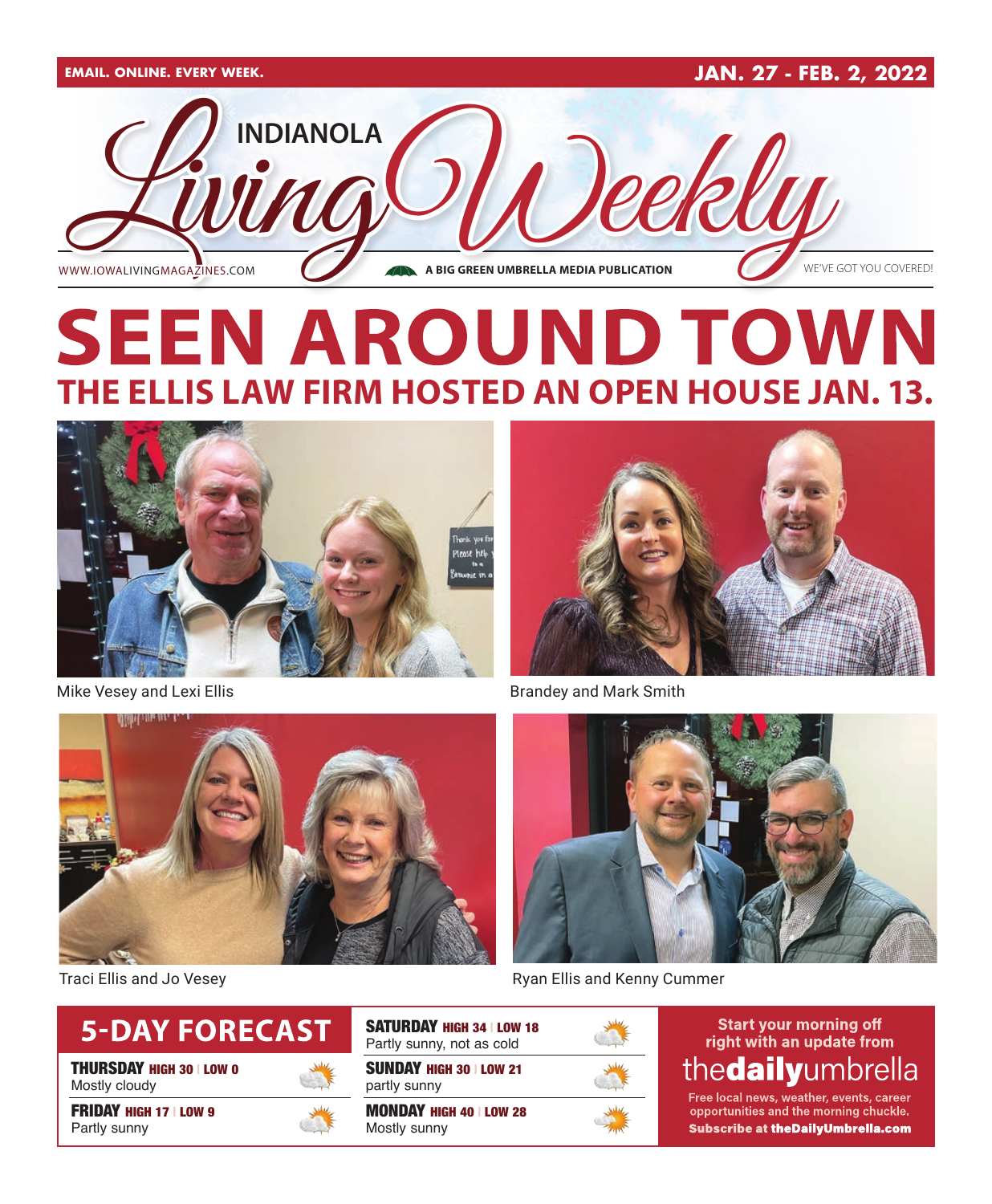

FROM THE PUBLISHER

# ARE YOU READY FOR A CONVERSION?

Whatever happened to conversion vans? If you are smiling right now, you probably owned one. If anything ever needed to come back, these are it.

I never owned a conversion van. I'm a bit too young for those, but my older brother had one. He also had a moustache, silk shirts and a belt with his name on it. Just saying.

If you are not familiar with conversion vans, let me help you out. They were essentially cargo vans that were decked out, typically by a third-party company but also by a generation of do-it-yourselfers. Popular fullsized models that were used for the base included the Chevrolet Van, the Dodge Ram Van, the Ford E-Series and my personal favorite, the GMC Vandura.

Trendy features included shag carpet, captain's seats, luxury lighting, 8-track players and

lots of oak trim. The cool ones had fold-down beds, fiberglass bubble tops and gas stoves.

Conversion vans started to become



popular in the 1960s with the hippies, and those Volkswagen models were groovy. But the ones I recall were in the 1970s — and the more custom paint they had, the better. Think nature scenes, flames and lots of Americana. Those were the days of Evel Knievel, after all. The side windows were also a signature feature, often in small circles, rectangles or diamonds and almost always tinted.

Few things are as identifiable with the 1970s era as conversion vans. Unfortunately, they went along the wayside with dark wood paneling, crochet throws and bean bag chairs.



Regardless, conversion vans were the ultimate vehicle for road trips, and they looked really cool in the driveway, too. Don't call it a comeback, but you may be converting to one soon.

Have a great week, and thanks for reading.  $\blacksquare$ 

#### **Shane Goodman**

#### President and Publisher



Big Green Umbrella Media shane@dmcityview.com 515-953-4822, ext. 305



**LIKE CHOCOLATE? LIKE COCKTAILS? THEN YOU'LL LOVE THIS EVENT! Pre-Event Ticket FRIDAY, FEB. 25 · 5-9 P.M. Price \$20** at West Glen Town Center (\$30 at the door) **CHOCOLATEWALK.DMCITYVIEW.COM** 

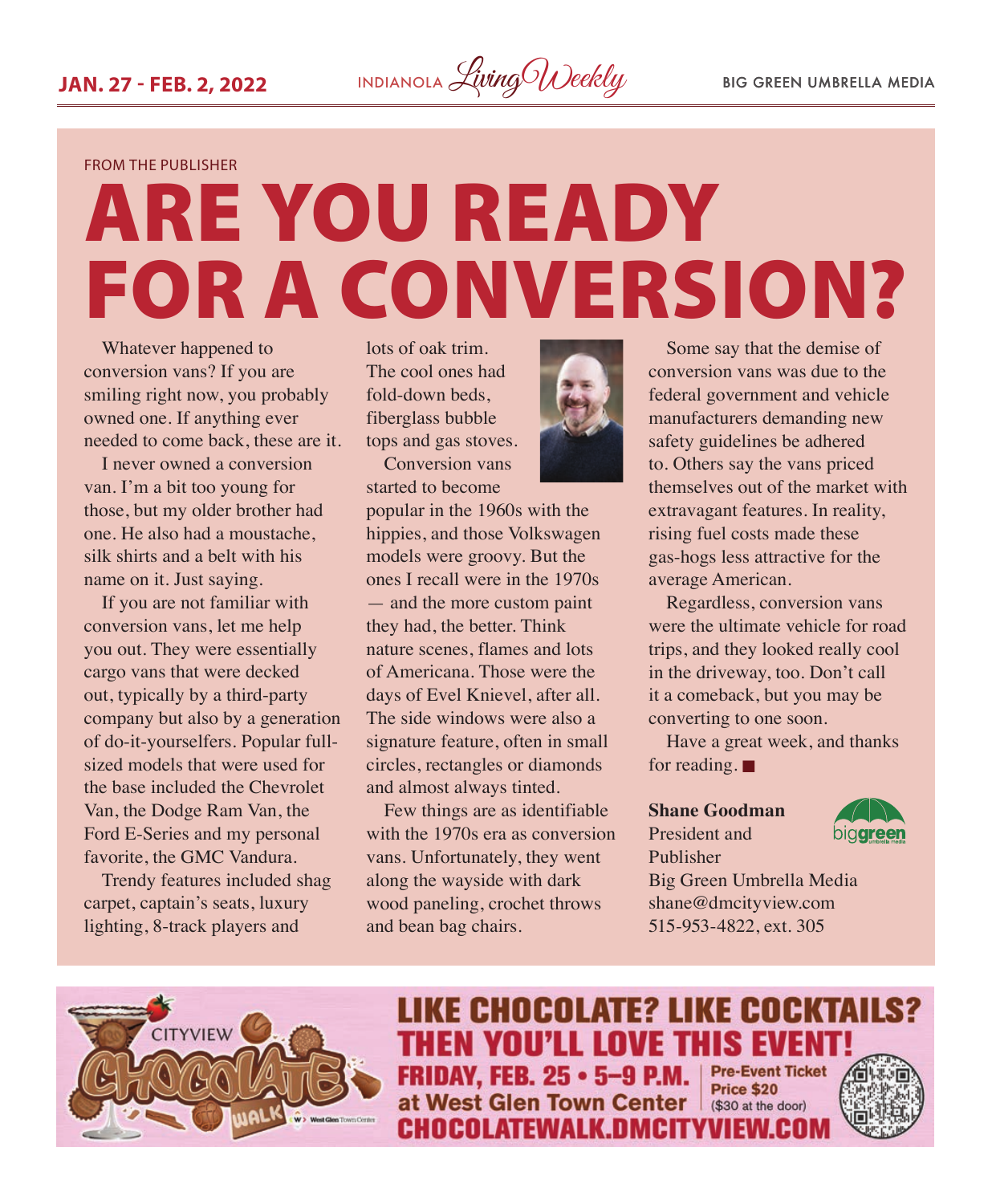

# THINK SPRING GARDEN SEMINAR

Warren County Master Gardeners and Indianola Parks & Recreation present this Think Spring Garden Center on Saturday, Feb. 26, 9 a.m. to 3 p.m. at Hubbell Hall, Kent Campus Center, Simpson College. For full list of topics and speakers, visit https://www.indianolaiowa.gov/519/ Think-Spring-Garden-Seminar. Door prizes, catered lunch and garden marketplace with many vendors included. To register, contact Indianola Parks and Recreation at 515-961-9420.

# IHS SHOW CHOIR PRESENTS 'CABARET'

This year, the Indianola High School Show Choir presents "Cabaret" Jan. 27, 28 and 29 at 7 p.m. at the Blake Field House. The performance offers table seating with dessert and beverage for \$20 and bleacher seating for \$10 per ticket. To order tickets online, visit www.vancoevents.com/  $YYA.$ 

## INDY WINTER VENDOR FAIR

The Indy Winter Vendor Fair, hosted by Whip It Good Catering, features a variety of vendors offering crafts, freezer meals, soups, baked goods, candles, fresh baked breads, gifts, clothing and much more. Vendor Fairs are scheduled for Jan. 29, Feb. 19 and March 19, 9 a.m. to noon, at the Odd Fellows Hall, 1202 S. Jefferson Way, Indianola. For more information, email whipitgood515@gmail.com. ■

### DADDY DAUGHTER DANCE FEB. 12

Bring your favorite girl for an evening of dancing with a DJ, selfie station, refreshments, and fun. The Daddy Daughter Dance will be held Saturday, Feb. 12, from 6-8 p.m. at the Indianola Activity Center. For youth ages 5-12 plus adult. Register with Indianola Parks & Recreation by calling  $515-961-9420$ .

#### IHS SPORTS SCHEDULES

#### **Thursday, Jan. 27**

- 6:30 p.m. **Wrestling:** JV Dualvs. Norwalk
- 7:30 p.m. **Wrestling:** Varsity Dualvs. Norwalk

#### **Friday, Jan. 28**

- 4:45 p.m. **Basketball:** Girls JV 1 vs. Dallas Center-Grimes
- 4:45 p.m. **Basketball:** Boys 10th Grade vs. Dallas Center-Grimes
- 6:00 p.m. **Basketball:** Boys 9th Grade vs. Dallas Center-Grimes
- 6:15 p.m. **Basketball:** Girls Varsity vs. Dallas Center-Grimes
- 7:45 p.m. **Basketball:** Boys Varsity vs. Dallas Center-Grimes

#### **Saturday, Jan. 29**

- 10:15 a.m. **Basketball:** Boys 9th Grade vs. Norwalk
- 11:30 a.m. **Basketball:** Boys 10th Grade vs. Norwalk

#### **Monday, Jan. 31**

- 5:30 p.m. **Wrestling:** JV Invitational @ Dallas Center-Grimes
- 7:15 p.m. **Basketball:** Boys JV vs. Dallas Center-Grimes

#### **Tuesday, Feb. 1**

- 6:00 p.m. **Basketball:** Boys 9th Grade @ Grinnell
- 6:15 p.m. **Basketball:** Girls Varsity @ Grinnell
- 7:45 p.m. **Basketball:** Boys Varsity @ Grinnell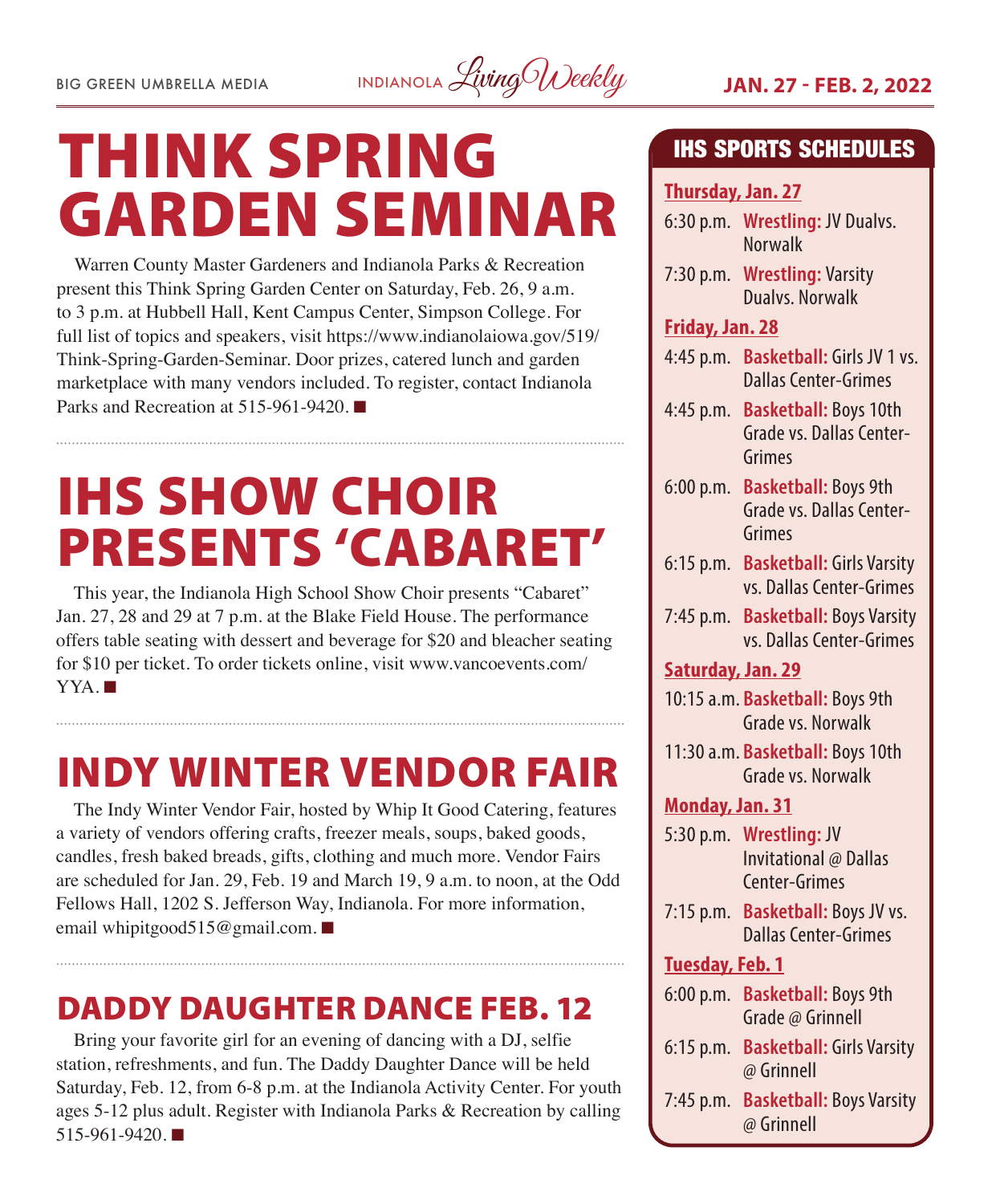

### EVENTS IN THE AREA

#### **COMEDY SHOWS**

**Jan. 29, Jan. 30 Hoyt Sherman Place, 1501 Woodland Ave., Des Moines**

**Saturday, Jan. 29, 7 p.m.:** "Jim Jefferies: The Moist Tour."

**Sunday, Jan. 30, 6 p.m.:** "Fortune Feimster: 2 Sweet 2 Salty." www.hoytsherman.org.

#### **LIVE MUSIC IN THE METRO**

#### **Various locations**

**Friday, Feb. 4, 7 p.m.:** Hailey Whitters will be performing at Wooly's, 504 E. Locust St., Des Moines; www.woolysdm.com. After more than a decade in Nashville, this country singer broke through in 2020. Whitters has added five new songs, and as the title of her album implies, she is "Living The Dream."

**Saturday, Feb. 5, 6 p.m.:** Lil Durk at Horizon Events Center, 2100 N.W. 100th St. in Clive; www. horizoneventscenter.com. Durk Derrick Banks, or Lil Durk, garnered a cult following with the release of his Signed to the Streets mixtape series. That led to a record deal with Def Jam Recordings and his debut studio albums, "Remember My Name" and "Lil Durk 2X."

**Friday, Feb. 11, 8 p.m.:** Chad Elliott at xBk, 1159 24th St., Des Moines; www.xbklive.com. Singersongwriter Chad Elliott brings his folk roots blended with swampy blues and soulful writing to produce one-of-a-kind live performances. With 17 full-length albums to his credit, Elliot has been lauded as "Iowa's Renaissance man" by Culture Buzz Magazine.

#### **CONCERTS AT WELLS FARGO ARENA**

#### **730 Third St. in Des Moines**

#### **www.iowaeventscenter.com**

**Saturday, Feb. 12:** "Eric Church - The Gather Again Tour" at 8 p.m.

**Saturday, March 26:** "Elton John's Farewell Yellow Brick Road" at 8 p.m.

**Monday, March 28:** "KOЯN TOUR" with special guests Chevelle and Code Orange at 6:30 p.m.

#### **DES MOINES PERFORMING ARTS SHOWS**

#### **www.desmoinesperformingarts.org**

**Saturday, Feb. 5:** "Step Afrika!"at the Des Moines Civic Center, 221 Walnut St. - Wellmark Family Series.

**Feb. 8-13:** "Tootsie" at the Des Moines Civic Center, 221 Walnut St. - Willis Broadway Series.

**Friday-Saturday, Feb. 25-26:** Comedy XPeriment at the Stoner Theater, 221 Walnut St.

#### **'LONG DAY'S JOURNEY INTO NIGHT' Feb. 11-20**

#### **Stoner Theater, 221 Walnut St., Des Moines**

Iowa Stage Theatre Company presents this play about addiction and the resulting family dysfunction. www. iowastage.org

#### **'THE REVOLUTIONISTS'**

#### **Feb. 4-20**

**Tallgrass Theatre Company, 2019 Grand Ave., West Des Moines**

Four beautiful, tough women lose their heads in this irreverent, girl-powered comedy. www.tallgrasstheater. org

#### **'THE MAGIC FLUTE'**

#### **March 5-6 Des Moines Civic Center 221 Walnut St., Des Moines**

Des Moines Metro Opera's 50th Season begins with a family-friendly production of "The Magic Flute" by Wolfgang Amadeus Mozart at the Des Moines Civic  $Center.$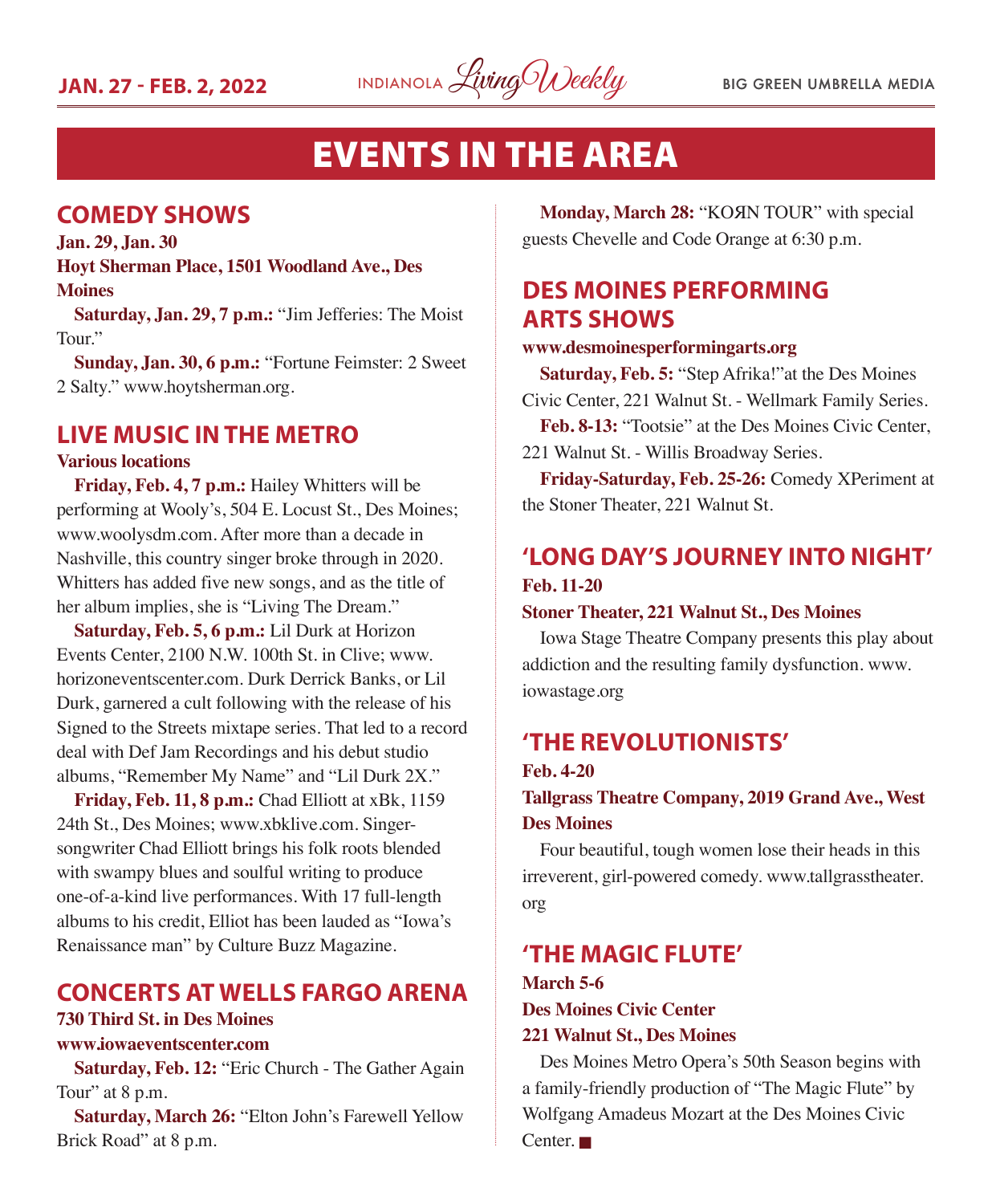BIG GREEN UMBRELLA MEDIA INDIANOLA *Living Weekly* **JAN. 27 - FEB. 2, 2022** 

# ICE RINK RETURNS TO THE ACTIVITY CENTER

The Indianola Ice Rink will be located at the Indianola Activity Center, 2204 W. Second Ave., again this winter. Anticipated opening date will be sometime in January, 2022. Weather must stay cold enough, long enough, for ice to freeze and be thick enough to skate.

This public ice rink, which measures 80 by 40 feet, was donated in partnership with the Iowa Wild and Wells Fargo in the fall of 2018.

During winter months, the ice will be open for hockey from dawn to noon. Open Skate hours will be held from noon to dusk daily.

The rink is free for public use and will be open as weather permits. Shovels will be available to clear the ice.

A green sign will be posted at the Activity Center driveway and another by the arena to indicate that the rink is open; a red sign will be posted when the rink is closed. All skaters are advised that they are skating at their own risk. The rink is not supervised.  $\blacksquare$ 

# **SEEN AROUND TOWN**



Bill Rath, Randy Bittner, Jack Bean, Jim Flinn and Rick McGeough play pool at the Parks and Recreation Activities Center Jan. 19.

#### INDIANOLA PUBLIC LIBRARY WINTER READING CHALLENGE CONTINUES TO JAN. 31

Keep track of your reading on the Beanstack site at indianolaiowa. beanstack.com or download the Beanstack Tracker app and search for your library. Earn raffle tickets for reading, writing a review, and completing a few activities. A raffle prize will be awarded to each of four age groups.  $\blacksquare$ 

### REGULARLY SCHEDULED PROGRAMS AT INDIANOLA

**• Storytimes**, Tuesdays and Thursdays, 10:30 a.m. Stories, songs and shaker eggs, of course!

**• Teen Hangout**, every Wednesday, 2:30-4:30 p.m. (after school). Play board games, video games (Nintendo Switch and Wii-U), do crafts, watch movies, eat, hang out.

**• Unboxed: Books (to borrow) and goodies (to keep)**. A personalized monthly box of two library books and themed goodies. Teens grades 6-12 only. Sign up by the seventh of each month. Boxes will be ready for pickup by the 15th of each month. You can sign up by going to the library's website.

**• ESL Café** (new), second and fourth Thursday of each month, 5-6 p.m. Practice your English conversation skills during a conversation hour at the library. Adults of any learning level and language background are welcome to attend.

**• Handpicked:** Sign up by the seventh of every month to pick up your box the 15th to 22nd of every month. Personalized book + DVD picks to borrow + themed goodies to keep. You can sign up on the library's website.  $\blacksquare$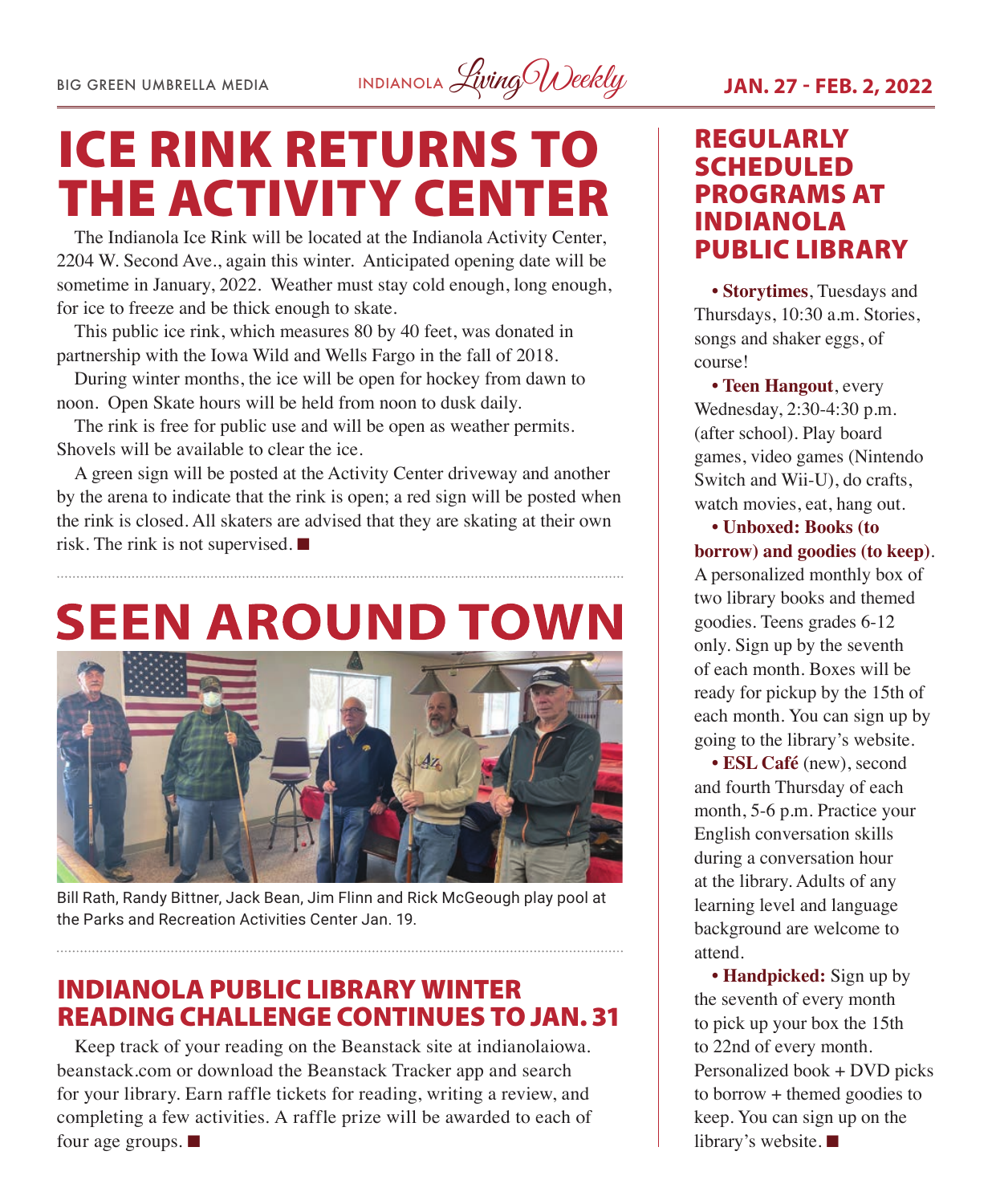

### FILM REVIEWS **By Michael C. Woody**

**"THE POWER OF THE DOG":** Those of you with Netflix can find this on that streaming service. It is a dirty, dusty looking film with some of the year's best performances. Benedict Cumberbatch and Jesse Plemons play sibling cattle ranchers in 1925 Montana. Cumberbatch plays the mean, obstinate brother who nearly always defers to his brother. That changes when Plemons' character marries and brings his bride back to the ranch to live. She brings her son who is a bit too effeminate for Cumberbatch's character. This very dark and nasty Shakespeare-like tale plays out under stunning Montana vistas and ends with an evil but wonderful finale that I didn't see coming but found very satisfying. On Netflix. **Grade: A**

**"SING 2":** The first one was a charming, animated movie about a bunch of animals trying to put on a musical. Wonderful characters and a great soundtrack made this a big hit with the little ones. "Sing 2" picks right up where the last one left off, leading with Prince's "Let's Go Crazy." **Grade: A**

**"SPIDER-MAN: NO WAY HOME":** I'll admit that it's easy to guess that the current Spider-Man movie has plenty of laughs and action. What you don't expect is strong emotions and a serious need for Kleenex. I've been a Spider-Man fan since 1973, so I've been round the block with this character. In short, this is one of the best movies of the year (easily the biggest audience pleaser) and deserves every bit of praise that it is getting. **Grade: A**

**"AMERICAN UNDERDOG":** If you thought you knew everything about former UNI, former Iowa Barnstormer and former Super Bowl Champion and MVP quarterback, Kurt Warner, I'll bet you are wrong. What a great movie about a man who just would not take no for an answer. Spirituality, football action and strong family ties keep this movie moving forward into a real crowd-pleaser. Grade: A



"THE POWER OF THE DOG"



"SING 2"



"AMERICAN UNDERDOG"

**WE WILL RUN YOUR INDIANOLA NEWS ITEMS FOR FREE.** Email your news and events by Tuesday at 5 p.m. to: tammy@iowalivingmagazines.com or call 515-953-4822, ext. 302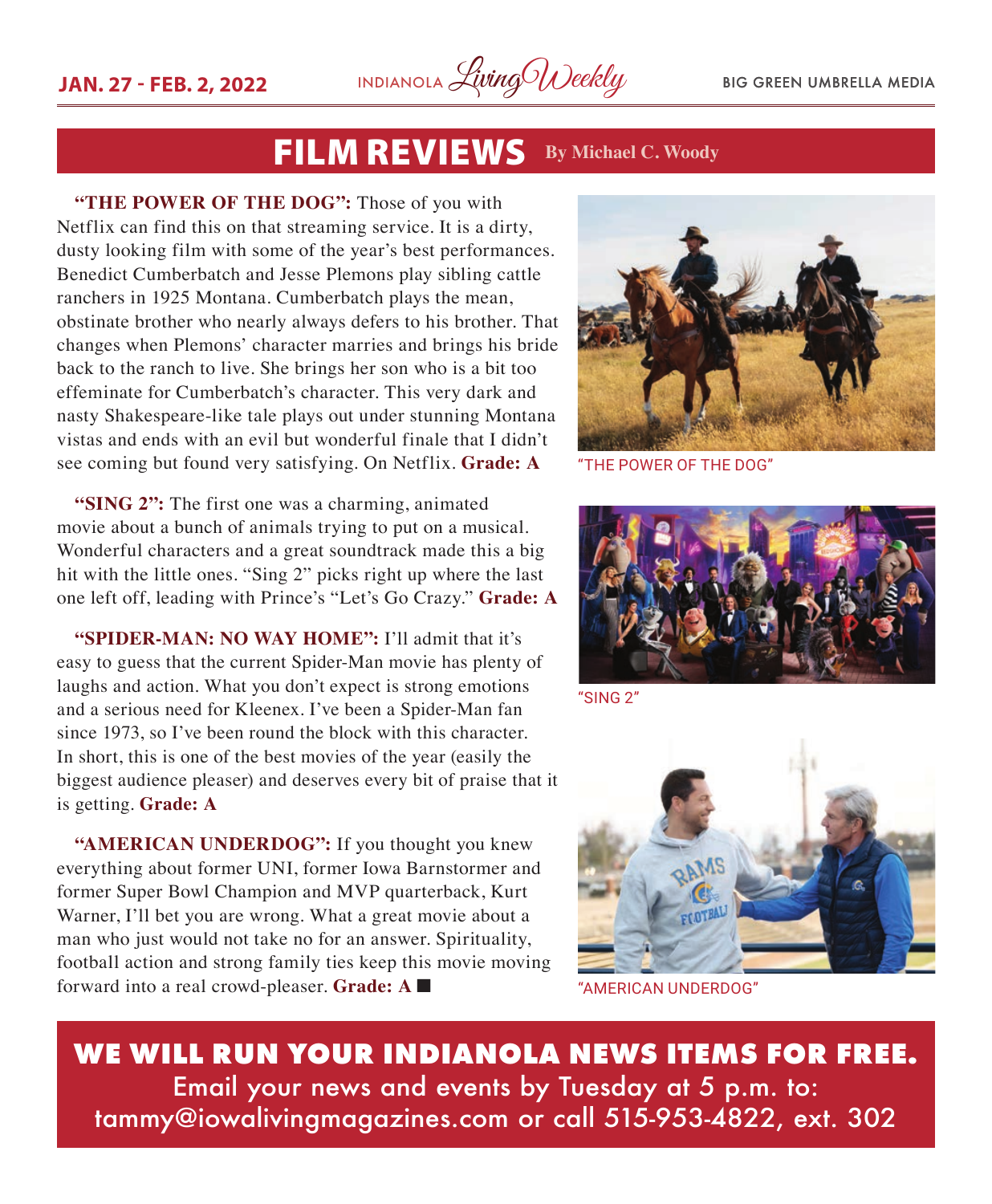

#### RECIPE

# 5 REASONS TO EAT MORE TART CHERRIES



*(Family Features)* If you want to add superfoods to your diet in the new year, Montmorency tart cherries may be perfect for you.

Montmorency is the variety of tart cherries grown in America, primarily on small family farms. Compared to sweet cherries that are typically eaten fresh during the summer season, tart cherries are available year-round as dried, frozen, canned, juice and juice concentrate.

Decades of scientific research has shown Montmorency tart cherries are deserving of their superfood reputation. Here are five reasons to enjoy them more often:

**Sleep:** Tart cherries are one of the few food sources of melatonin and have been the focus of multiple sleep studies.

**Exercise recovery:** Tart cherry juice has become a popular exercise recovery drink for athletes.

**Arthritis and gout:** Studies have explored the impact of Montmorency tart cherry juice consumption on gout attacks and arthritis symptoms.

**Heart health:** Montmorency tart cherry research has examined blood pressure and blood lipids.

**Versatility:** Although they remain perfect for pie, tart cherries can easily transition from sweet to savory, adding complex flavors to oatmeal, smoothies, salads, granola bars, trail mix and grain bowls.

Look for dried U.S.-grown tart cherries at the store and online for enjoyment and health. Find more recipes and scientific research at ChooseCherries.com.  $\blacksquare$ 

#### TART CHERRY BEDTIME BITES

*Recipe courtesy of the Cherry Industry Administrative Board* **Yield:** 12 bites 6 medjool dates, pitted 1/2 cup dried tart cherries 1/2 cup finely shredded coconut flakes 3/4 cup unsalted cashews 1 teaspoon almond extract 1 pinch fine sea salt **Directions** In food processor, process dates until broken into pea-sized bits. Add dried tart cherries, coconut flakes, cashews,

almond extract and sea salt; process until combined. Form into 12 balls and chill two hours.

#### TART CHERRY OVERNIGHT OATS

*Recipe courtesy of the Cherry Industry Administrative Board* **Servings:** 2

1 cup dried tart cherries, plus additional for topping (optional) 1 cup old-fashioned oats 1 cup almond milk 1/2 cup slivered almonds, plus additional for topping (optional) 2 tablespoons tart cherry concentrate 2 tablespoons chia seeds 1/2 teaspoon cinnamon honey, for topping (optional) **Directions** In large jar or container, mix cherries, oats, milk, almonds, cherry concentrate, chia seeds and cinnamon. Cover and refrigerate overnight.

Spoon into bowls and enjoy cold or warmed up. Drizzle with honey or sprinkle with extra dried tart cherries and almonds, if desired.